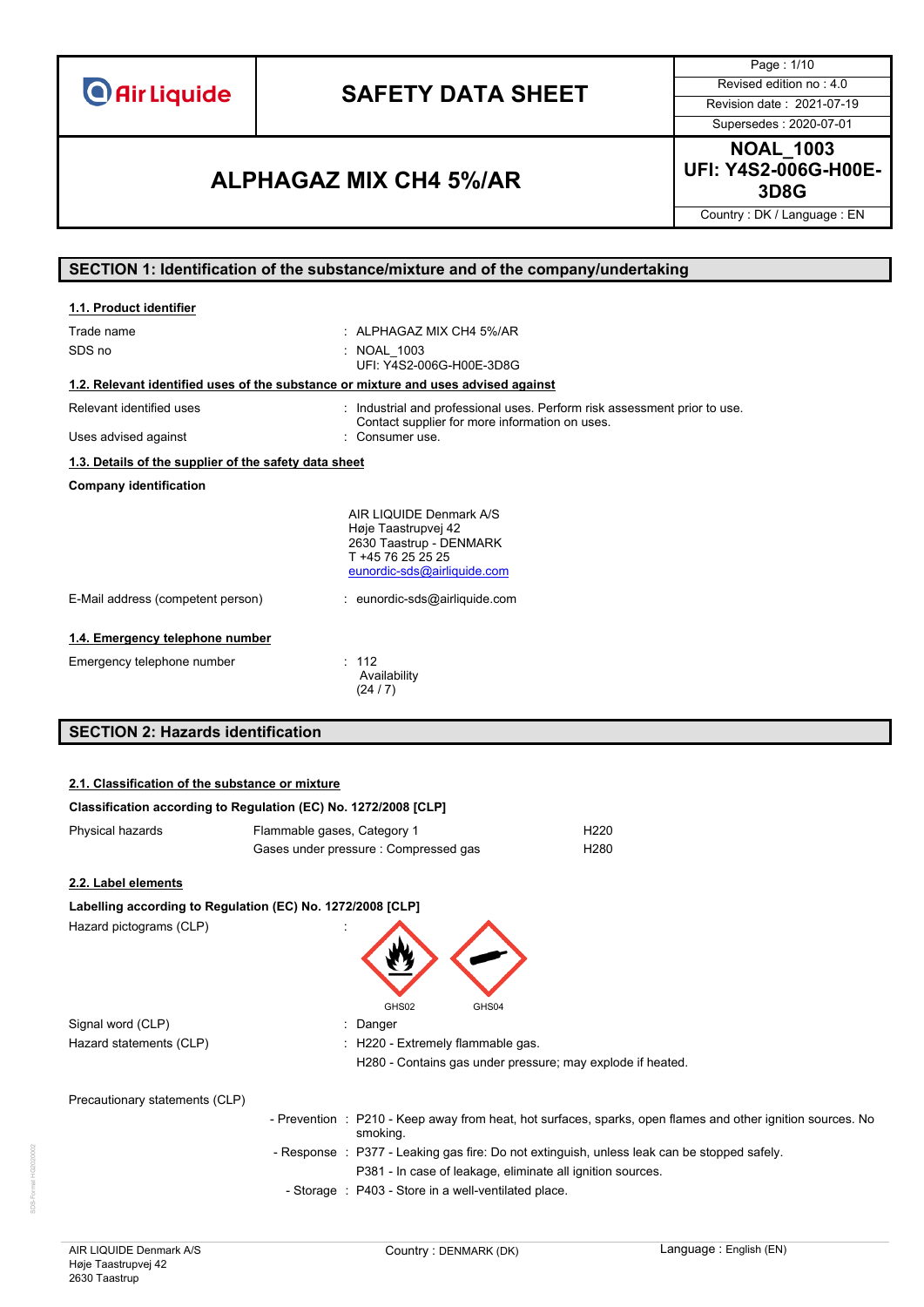

# **SAFETY DATA SHEET** Revised edition no : 4.0

Page : 2/10 Supersedes : 2020-07-01

### **3D8G ALPHAGAZ MIX CH4 5%/AR**

**NOAL\_1003 UFI: Y4S2-006G-H00E-**

Country : DK / Language : EN

#### **2.3. Other hazards**

: None.

#### **SECTION 3: Composition/information on ingredients**

#### : Not applicable. **3.1. Substances**

|  |  | 3.2. Mixtures |  |
|--|--|---------------|--|
|--|--|---------------|--|

| Name    | <b>Product identifier</b>                                                                             | Composition [V-%]: | <b>Classification according to</b><br>Regulation (EC) No. 1272/2008 [CLP] |
|---------|-------------------------------------------------------------------------------------------------------|--------------------|---------------------------------------------------------------------------|
| Argon   | (CAS-No.) 7440-37-1<br>(EC-No.) 231-147-0<br>(EC Index-No.)<br>(REACH-no) *1                          | 95                 | Press. Gas (Comp.), H280                                                  |
| Methane | (CAS-No.) 74-82-8<br>(EC-No.) 200-812-7<br>(EC Index-No.) 601-001-00-4<br>(REACH-no) 01-2119474442-39 | 5                  | Flam. Gas 1, H220<br>Press. Gas (Comp.), H280                             |

Full text of H-statements: see section 16

*Contains no other components or impurities which will influence the classification of the product.*

*\*1: Listed in Annex IV / V REACH, exempted from registration.*

*\*3: Registration not required: Substance manufactured or imported < 1t/y.*

#### **SECTION 4: First aid measures**

#### **4.1. Description of first aid measures**

| - Inhalation                                                     | : Remove victim to uncontaminated area wearing self contained breathing apparatus. Keep<br>victim warm and rested. Call a doctor. Perform cardiopulmonary resuscitation if breathing<br>stopped. |  |  |  |  |
|------------------------------------------------------------------|--------------------------------------------------------------------------------------------------------------------------------------------------------------------------------------------------|--|--|--|--|
| - Skin contact                                                   | : Adverse effects not expected from this product.                                                                                                                                                |  |  |  |  |
| - Eye contact                                                    | : Adverse effects not expected from this product.                                                                                                                                                |  |  |  |  |
| - Ingestion                                                      | : Ingestion is not considered a potential route of exposure.                                                                                                                                     |  |  |  |  |
| 4.2. Most important symptoms and effects, both acute and delayed |                                                                                                                                                                                                  |  |  |  |  |

### : Refer to section 11.

**4.3. Indication of any immediate medical attention and special treatment needed**

: None.

#### **SECTION 5: Firefighting measures**

#### **5.1. Extinguishing media**

- Suitable extinguishing media : Water spray or fog. - Unsuitable extinguishing media : Carbon dioxide.
	- Do not use water jet to extinguish.

|  |  |  |  |  |  |  | 5.2. Special hazards arising from the substance or mixture |  |  |
|--|--|--|--|--|--|--|------------------------------------------------------------|--|--|
|--|--|--|--|--|--|--|------------------------------------------------------------|--|--|

| Specific hazards              | : Exposure to fire may cause containers to rupture/explode. |
|-------------------------------|-------------------------------------------------------------|
| Hazardous combustion products | : Carbon monoxide.                                          |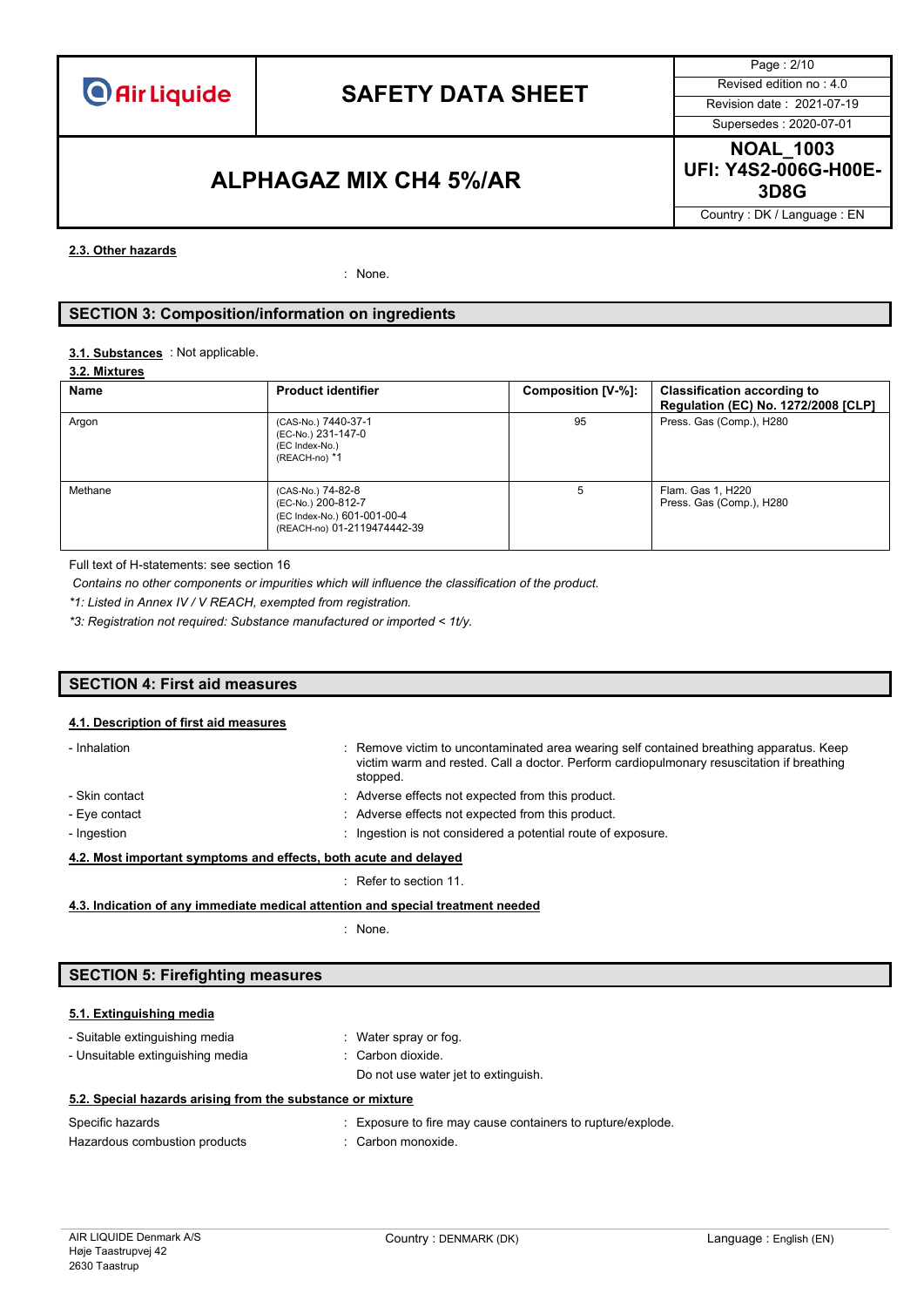# **SAFETY DATA SHEET** Revised edition no : 4.0

Page : 3/10

Supersedes : 2020-07-01

## **3D8G ALPHAGAZ MIX CH4 5%/AR**

**NOAL\_1003 UFI: Y4S2-006G-H00E-**

Country : DK / Language : EN

### **5.3. Advice for firefighters**

| : Use fire control measures appropriate for the surrounding fire. Exposure to fire and heat<br>radiation may cause gas receptacles to rupture. Cool endangered receptacles with water spray<br>jet from a protected position. Prevent water used in emergency cases from entering sewers and<br>drainage systems. |
|-------------------------------------------------------------------------------------------------------------------------------------------------------------------------------------------------------------------------------------------------------------------------------------------------------------------|
| If possible, stop flow of product.                                                                                                                                                                                                                                                                                |
| Use water spray or fog to knock down fire fumes if possible.                                                                                                                                                                                                                                                      |
| Do not extinguish a leaking gas flame unless absolutely necessary. Spontaneous/explosive re-<br>ignition may occur. Extinguish any other fire.                                                                                                                                                                    |
| Move containers away from the fire area if this can be done without risk.                                                                                                                                                                                                                                         |
| : In confined space use self-contained breathing apparatus.                                                                                                                                                                                                                                                       |
| Standard protective clothing and equipment (Self Contained Breathing Apparatus) for fire<br>fighters.                                                                                                                                                                                                             |
| Standard EN 137 - Self-contained open-circuit compressed air breathing apparatus with full<br>face mask.                                                                                                                                                                                                          |
| Standard EN 469 - Protective clothing for firefighters. Standard - EN 659: Protective gloves for<br>firefighters.                                                                                                                                                                                                 |
|                                                                                                                                                                                                                                                                                                                   |

### **SECTION 6: Accidental release measures**

#### **6.1. Personal precautions, protective equipment and emergency procedures**

|                                                                                                                | : Try to stop release.                                                                                |  |  |  |  |  |
|----------------------------------------------------------------------------------------------------------------|-------------------------------------------------------------------------------------------------------|--|--|--|--|--|
|                                                                                                                | Evacuate area.                                                                                        |  |  |  |  |  |
|                                                                                                                | Monitor concentration of released product.                                                            |  |  |  |  |  |
|                                                                                                                | Consider the risk of potentially explosive atmospheres.                                               |  |  |  |  |  |
|                                                                                                                | Wear self-contained breathing apparatus when entering area unless atmosphere is proved to<br>be safe. |  |  |  |  |  |
|                                                                                                                | Eliminate ignition sources.                                                                           |  |  |  |  |  |
|                                                                                                                | Ensure adequate air ventilation.                                                                      |  |  |  |  |  |
| Prevent from entering sewers, basements and workpits, or any place where its accumulation<br>can be dangerous. |                                                                                                       |  |  |  |  |  |
|                                                                                                                | Act in accordance with local emergency plan.                                                          |  |  |  |  |  |
|                                                                                                                | Stay upwind.                                                                                          |  |  |  |  |  |
| 6.2. Environmental precautions                                                                                 |                                                                                                       |  |  |  |  |  |
|                                                                                                                | $\therefore$ Try to stop release.                                                                     |  |  |  |  |  |
| 6.3. Methods and material for containment and cleaning up                                                      |                                                                                                       |  |  |  |  |  |
|                                                                                                                | : Ventilate area.                                                                                     |  |  |  |  |  |
| 6.4. Reference to other sections                                                                               |                                                                                                       |  |  |  |  |  |
|                                                                                                                | : See also sections 8 and 13.                                                                         |  |  |  |  |  |
|                                                                                                                |                                                                                                       |  |  |  |  |  |
| <b>SECTION 7: Handling and storage</b>                                                                         |                                                                                                       |  |  |  |  |  |

#### **7.1. Precautions for safe handling**

| Safe use of the product | : Do not breathe gas.                                                                            |                        |  |  |  |
|-------------------------|--------------------------------------------------------------------------------------------------|------------------------|--|--|--|
|                         | Avoid release of product into atmosphere.                                                        |                        |  |  |  |
|                         | The product must be handled in accordance with good industrial hygiene and safety<br>procedures. |                        |  |  |  |
|                         | Only experienced and properly instructed persons should handle gases under pressure.             |                        |  |  |  |
|                         | Consider pressure relief device(s) in gas installations.                                         |                        |  |  |  |
|                         | Ensure the complete gas system was (or is regularily) checked for leaks before use.              |                        |  |  |  |
|                         | Do not smoke while handling product.                                                             |                        |  |  |  |
| AIR LIQUIDE Denmark A/S | Country: DENMARK (DK)                                                                            | Language: English (EN) |  |  |  |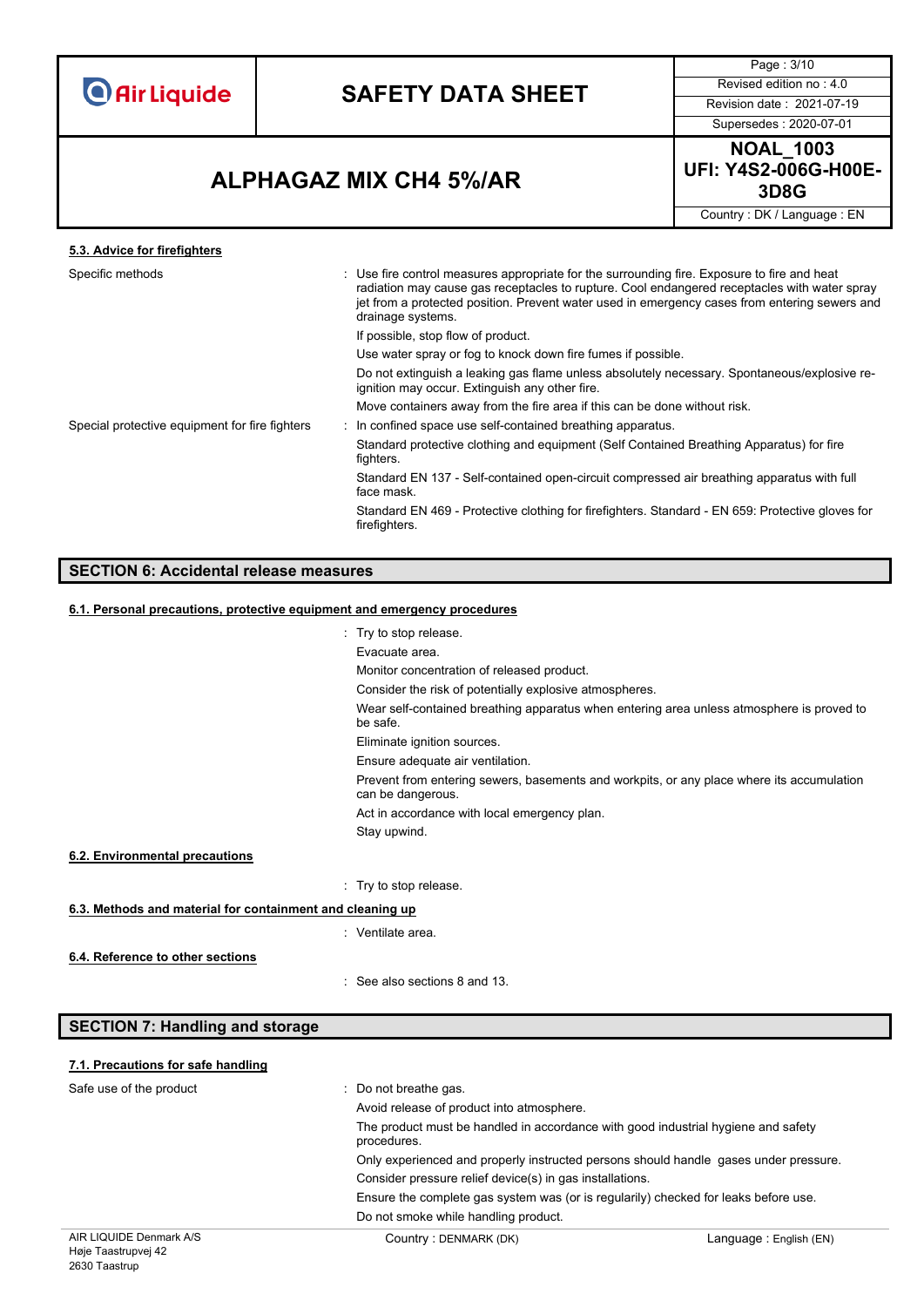| <b>O</b> Air Liquide |  |  |  |  |
|----------------------|--|--|--|--|
|                      |  |  |  |  |

# **SAFETY DATA SHEET** Revised edition no : 4.0

Page : 4/10

Supersedes : 2020-07-01

## **3D8G ALPHAGAZ MIX CH4 5%/AR**

**NOAL\_1003 UFI: Y4S2-006G-H00E-**Country : DK / Language : EN

|                                                                   | Use only properly specified equipment which is suitable for this product, its supply pressure and<br>temperature. Contact your gas supplier if in doubt.         |
|-------------------------------------------------------------------|------------------------------------------------------------------------------------------------------------------------------------------------------------------|
|                                                                   | Avoid suck back of water, acid and alkalis.                                                                                                                      |
|                                                                   | Assess the risk of potentially explosive atmospheres and the need for explosion-proof                                                                            |
|                                                                   | equipment.                                                                                                                                                       |
|                                                                   | Purge air from system before introducing gas.                                                                                                                    |
|                                                                   | Take precautionary measures against static discharge.                                                                                                            |
|                                                                   | Keep away from ignition sources (including static discharges).                                                                                                   |
|                                                                   | Consider the use of only non-sparking tools.                                                                                                                     |
|                                                                   | Ensure equipment is adequately earthed.                                                                                                                          |
| Safe handling of the gas receptacle                               | : Refer to supplier's container handling instructions.                                                                                                           |
|                                                                   | Do not allow backfeed into the container.                                                                                                                        |
|                                                                   | Protect containers from physical damage; do not drag, roll, slide or drop.                                                                                       |
|                                                                   | When moving cylinders, even for short distances, use a cart (trolley, hand truck, etc.) designed<br>to transport cylinders.                                      |
|                                                                   | Leave valve protection caps in place until the container has been secured against either a wall<br>or bench or placed in a container stand and is ready for use. |
|                                                                   | If user experiences any difficulty operating valve discontinue use and contact supplier.                                                                         |
|                                                                   | Never attempt to repair or modify container valves or safety relief devices.                                                                                     |
|                                                                   | Damaged valves should be reported immediately to the supplier.                                                                                                   |
|                                                                   | Keep container valve outlets clean and free from contaminants particularly oil and water.                                                                        |
|                                                                   | Replace valve outlet caps or plugs and container caps where supplied as soon as container is<br>disconnected from equipment.                                     |
|                                                                   | Close container valve after each use and when empty, even if still connected to equipment.                                                                       |
|                                                                   | Never attempt to transfer gases from one cylinder/container to another.                                                                                          |
|                                                                   | Never use direct flame or electrical heating devices to raise the pressure of a container.                                                                       |
|                                                                   | Do not remove or deface labels provided by the supplier for the identification of the content of<br>the container.                                               |
|                                                                   | Suck back of water into the container must be prevented.                                                                                                         |
|                                                                   | Open valve slowly to avoid pressure shock.                                                                                                                       |
| 7.2. Conditions for safe storage, including any incompatibilities |                                                                                                                                                                  |
|                                                                   | : Observe all regulations and local requirements regarding storage of containers.                                                                                |
|                                                                   | Containers should not be stored in conditions likely to encourage corrosion.                                                                                     |
|                                                                   | Container valve guards or caps should be in place.                                                                                                               |
|                                                                   | Containers should be stored in the vertical position and properly secured to prevent them from<br>falling over.                                                  |
|                                                                   | Stored containers should be periodically checked for general condition and leakage.                                                                              |
|                                                                   | Keep container below 50°C in a well ventilated place.                                                                                                            |
|                                                                   | Store containers in location free from fire risk and away from sources of heat and ignition.                                                                     |
|                                                                   | Keep away from combustible materials.                                                                                                                            |
|                                                                   | Segregate from oxidant gases and other oxidants in store.                                                                                                        |
|                                                                   | All electrical equipment in the storage areas should be compatible with the risk of a potentially<br>explosive atmosphere.                                       |
| 7.3. Specific end use(s)                                          |                                                                                                                                                                  |
|                                                                   | : None.                                                                                                                                                          |

### **SECTION 8: Exposure controls/personal protection**

### **8.1. Control parameters**

DNEL (Derived-No Effect Level) : None established.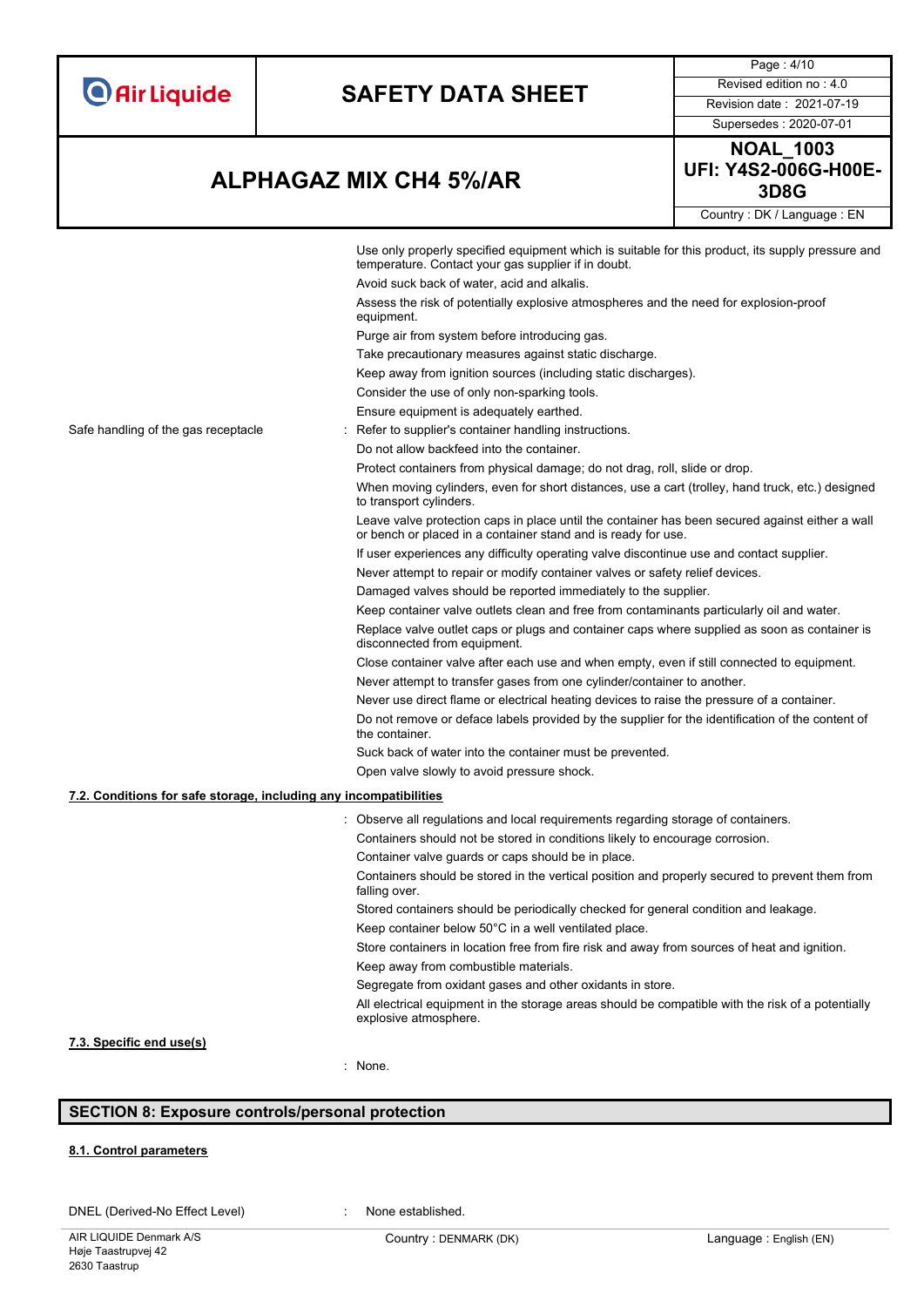Page : 5/10 **SAFETY DATA SHEET** Revised edition no : 4.0 **O** Air Liquide Supersedes : 2020-07-01 **NOAL\_1003 UFI: Y4S2-006G-H00E-3D8G ALPHAGAZ MIX CH4 5%/AR** Country : DK / Language : EN PNEC (Predicted No-Effect Concentration) : None established. **8.2. Exposure controls8.2.1. Appropriate engineering controls** : Provide adequate general and local exhaust ventilation. Product to be handled in a closed system. Systems under pressure should be regularily checked for leakages. Ensure exposure is below occupational exposure limits (where available). Gas detectors should be used when flammable gases/vapours may be released. Consider the use of a work permit system e.g. for maintenance activities. **8.2.2. Individual protection measures, e.g. personal protective equipment** : A risk assessment should be conducted and documented in each work area to assess the risks related to the use of the product and to select the PPE that matches the relevant risk. The following recommendations should be considered: PPE compliant to the recommended EN/ISO standards should be selected. • Eye/face protection **in the state of the set of the set of the set of the set of the set of the set of the shields.** Standard EN 166 - Personal eye-protection - specifications. • Skin protection - Hand protection **in the state of the state of the Wear working gloves when handling gas containers.** Standard EN 388 - Protective gloves against mechanical risk. - Other interest in the use of flame resistant anti-static safety clothing. Standard EN ISO 14116 - Limited flame spread materials. Standard EN 1149-5 - Protective clothing: Electrostatic properties. Wear safety shoes while handling containers. Standard EN ISO 20345 - Personal protective equipment - Safety footwear. • Respiratory protection **interval of the Case of the Case of the used** if all surrounding conditions e.g. type and concentration of the contaminant(s) and duration of use are known. Use gas filters with full face mask, where exposure limits may be exceeded for a short-term period, e.g. connecting or disconnecting containers. Gas filters do not protect against oxygen deficiency. Standard EN 14387 - Gas filter(s), combined filter(s) and standard EN136, full face masks . • Thermal hazards : None in addition to the above sections.

#### **8.2.3. Environmental exposure controls**

: Refer to local regulations for restriction of emissions to the atmosphere. See section 13 for specific methods for waste gas treatment.

#### **SECTION 9: Physical and chemical properties**

#### **9.1. Information on basic physical and chemical properties**

#### Appearance

| Physical state at 20°C / 101.3kPa | : Gas                                                                                                          |                         |
|-----------------------------------|----------------------------------------------------------------------------------------------------------------|-------------------------|
| Colour<br>Odour                   | : Mixture contains one or more component(s) which have the following colour(s):<br>Colourless.<br>: Odourless. |                         |
| Odour threshold                   | : Odour threshold is subjective and inadequate to warn of overexposure.                                        |                         |
| pH                                | Not applicable for gases and gas mixtures.                                                                     |                         |
| Melting point / Freezing point    | : Not applicable for gas mixtures.                                                                             |                         |
| Boiling point                     | : Not applicable for gas mixtures.                                                                             |                         |
| AIR LIQUIDE Denmark A/S           | Country: DENMARK (DK)                                                                                          | Language : English (EN) |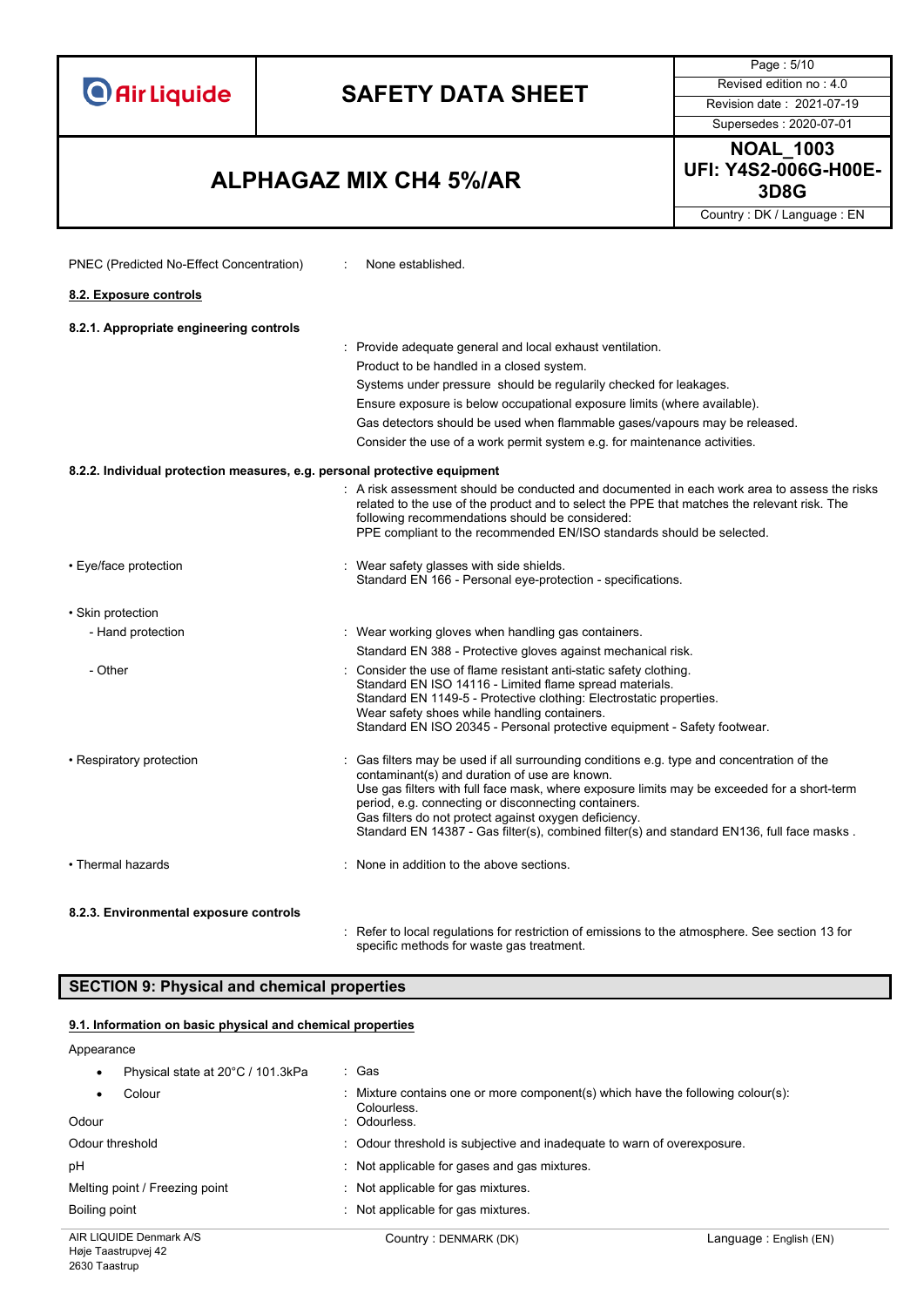# **SAFETY DATA SHEET** Revised edition no : 4.0

Page : 6/10 Supersedes : 2020-07-01

**3D8G ALPHAGAZ MIX CH4 5%/AR**

ground level.

**NOAL\_1003 UFI: Y4S2-006G-H00E-**

Country : DK / Language : EN

| Flash point                                     | Not applicable for gases and gas mixtures.                                                 |
|-------------------------------------------------|--------------------------------------------------------------------------------------------|
| Evaporation rate                                | Not applicable for gases and gas mixtures.                                                 |
| Flammability (solid, gas)                       | : Extremely flammable gas                                                                  |
| <b>Explosive limits</b>                         | Flammability range not available.                                                          |
| Vapour pressure [20°C]                          | : Not applicable.                                                                          |
| Vapour pressure [50°C]                          | : Not applicable.                                                                          |
| Vapour density                                  | : Not applicable.                                                                          |
| Relative density, gas (air=1)                   | $:$ Heavier than air.                                                                      |
| Water solubility                                | : Solubility in water of component(s) of the mixture :                                     |
| Partition coefficient n-octanol/water (Log Kow) | $\cdot$ Argon: 67.3 mg/l $\cdot$ Methane: 26 mg/l<br>: Not applicable for gas mixtures.    |
| Auto-ignition temperature                       | $\therefore$ Not known.                                                                    |
| Decomposition temperature                       | : Not applicable.                                                                          |
| Viscosity                                       | : No reliable data available.                                                              |
| Explosive properties                            | : Not applicable.                                                                          |
| Oxidising properties                            | : Not applicable.                                                                          |
| 9.2. Other information                          |                                                                                            |
| Molar mass                                      | : Not applicable for gas mixtures.                                                         |
| Other data                                      | : Gas/vapour heavier than air. May accumulate in confined spaces, particularly at or below |

| <b>SECTION 10: Stability and reactivity</b> |                                                                                                           |
|---------------------------------------------|-----------------------------------------------------------------------------------------------------------|
| 10.1. Reactivity                            |                                                                                                           |
|                                             | : No reactivity hazard other than the effects described in sub-sections below.                            |
| 10.2. Chemical stability                    |                                                                                                           |
|                                             | : Stable under normal conditions.                                                                         |
| 10.3. Possibility of hazardous reactions    |                                                                                                           |
|                                             | : Can form explosive mixture with air.                                                                    |
|                                             | May react violently with oxidants.                                                                        |
| 10.4. Conditions to avoid                   |                                                                                                           |
|                                             | : Keep away from heat/sparks/open flames/hot surfaces. - No smoking.                                      |
|                                             | Avoid moisture in installation systems.                                                                   |
| 10.5. Incompatible materials                |                                                                                                           |
|                                             | : Air, Oxidisers.                                                                                         |
|                                             | For additional information on compatibility refer to ISO 11114.                                           |
| 10.6. Hazardous decomposition products      |                                                                                                           |
|                                             | : Under normal conditions of storage and use, hazardous decomposition products should not be<br>produced. |

**SECTION 11: Toxicological information**

#### **11.1. Information on toxicological effects**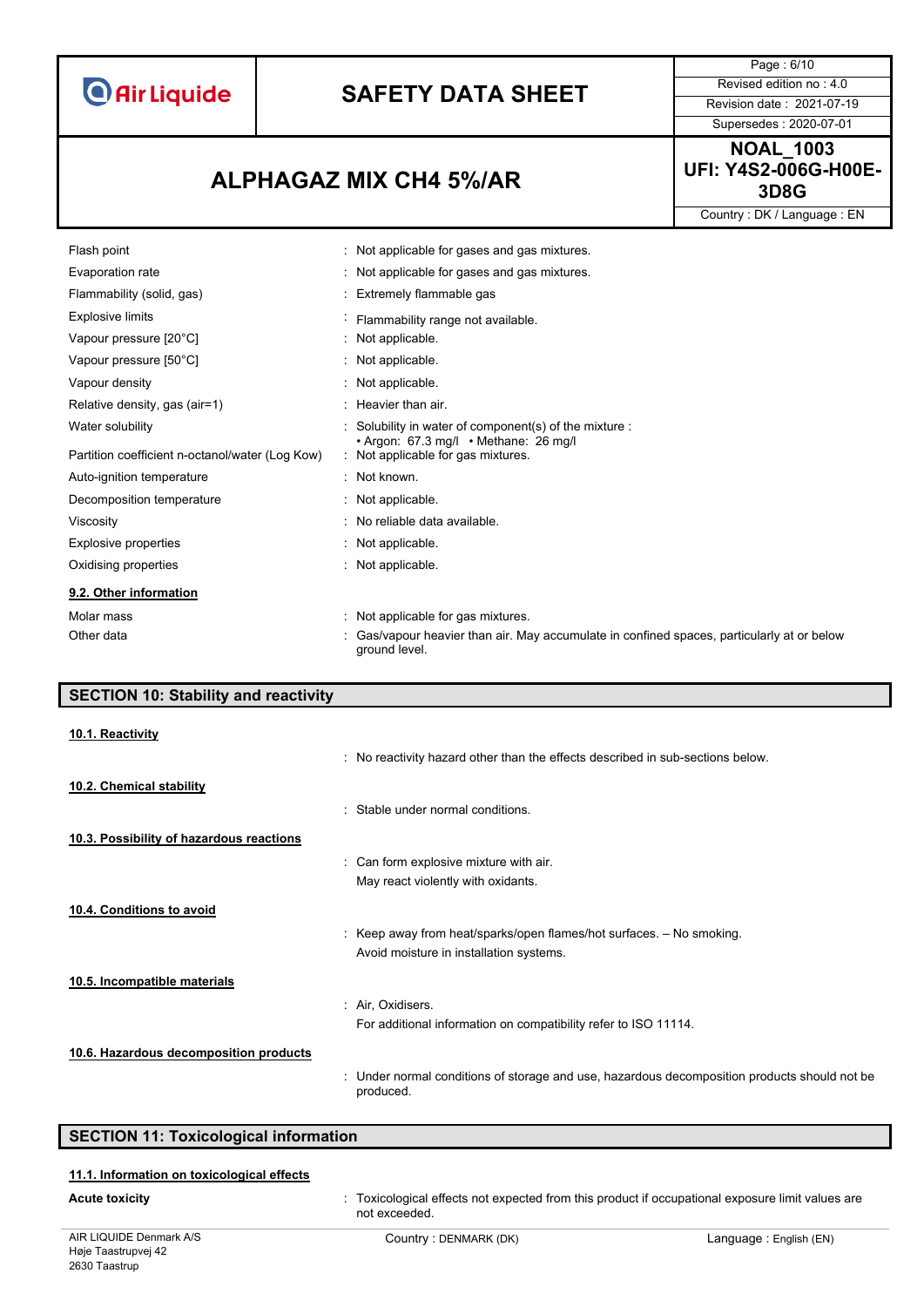# **SAFETY DATA SHEET** Revised edition no : 4.0

Supersedes : 2020-07-01

Page : 7/10

### **3D8G ALPHAGAZ MIX CH4 5%/AR**

**NOAL\_1003 UFI: Y4S2-006G-H00E-**

Country : DK / Language : EN

| Skin corrosion/irritation            | : No known effects from this product.        |
|--------------------------------------|----------------------------------------------|
| Serious eye damage/irritation        | : No known effects from this product.        |
| Respiratory or skin sensitisation    | : No known effects from this product.        |
| Germ cell mutagenicity               | : No known effects from this product.        |
| Carcinogenicity                      | : No known effects from this product.        |
| <b>Reproductive toxicity</b>         |                                              |
| Toxic for reproduction: Fertility    | : No known effects from this product.        |
| Toxic for reproduction: unborn child | : No known effects from this product.        |
| <b>STOT-single exposure</b>          | : No known effects from this product.        |
| <b>STOT-repeated exposure</b>        | : No known effects from this product.        |
| <b>Aspiration hazard</b>             | : Not applicable for gases and gas mixtures. |
|                                      |                                              |

### **SECTION 12: Ecological information**

### **12.1. Toxicity**

| Assessment                               | : Classification criteria are not met.                                                        |
|------------------------------------------|-----------------------------------------------------------------------------------------------|
| EC50 48h - Daphnia magna [mg/l]          | : No data available.                                                                          |
| EC50 72h - Algae [mg/l]                  | : No data available.                                                                          |
| LC50 96 h - Fish [mq/l]                  | : No data available.                                                                          |
| Methane (74-82-8)                        |                                                                                               |
| EC50 48h - Daphnia magna [mg/l]          | 69.4 mg/l                                                                                     |
| EC50 72h - Algae [mg/l]                  | $19.4$ mg/l                                                                                   |
| LC50 96 h - Fish [mg/l]                  | 147.5 mg/l                                                                                    |
| 12.2. Persistence and degradability      |                                                                                               |
|                                          |                                                                                               |
| Assessment                               | : No data available.                                                                          |
| 12.3. Bioaccumulative potential          |                                                                                               |
|                                          |                                                                                               |
| Assessment                               | : No data available.                                                                          |
| 12.4. Mobility in soil                   |                                                                                               |
|                                          |                                                                                               |
| Assessment                               | : Because of its high volatility, the product is unlikely to cause ground or water pollution. |
|                                          | Partition into soil is unlikely.                                                              |
|                                          |                                                                                               |
| 12.5. Results of PBT and vPvB assessment |                                                                                               |
| Assessment                               | : Not classified as PBT or vPvB.                                                              |
|                                          |                                                                                               |
| 12.6. Other adverse effects              |                                                                                               |
| Other adverse effects                    | : No known effects from this product.                                                         |

- Effect on the ozone layer **in the set of the set of the set of the set of the set of the set of the set of the set of the set of the set of the set of the set of the set of the set of the set of the set of the set of the s**
- Effect on global warming **in the contains greenhouse gas(es)**.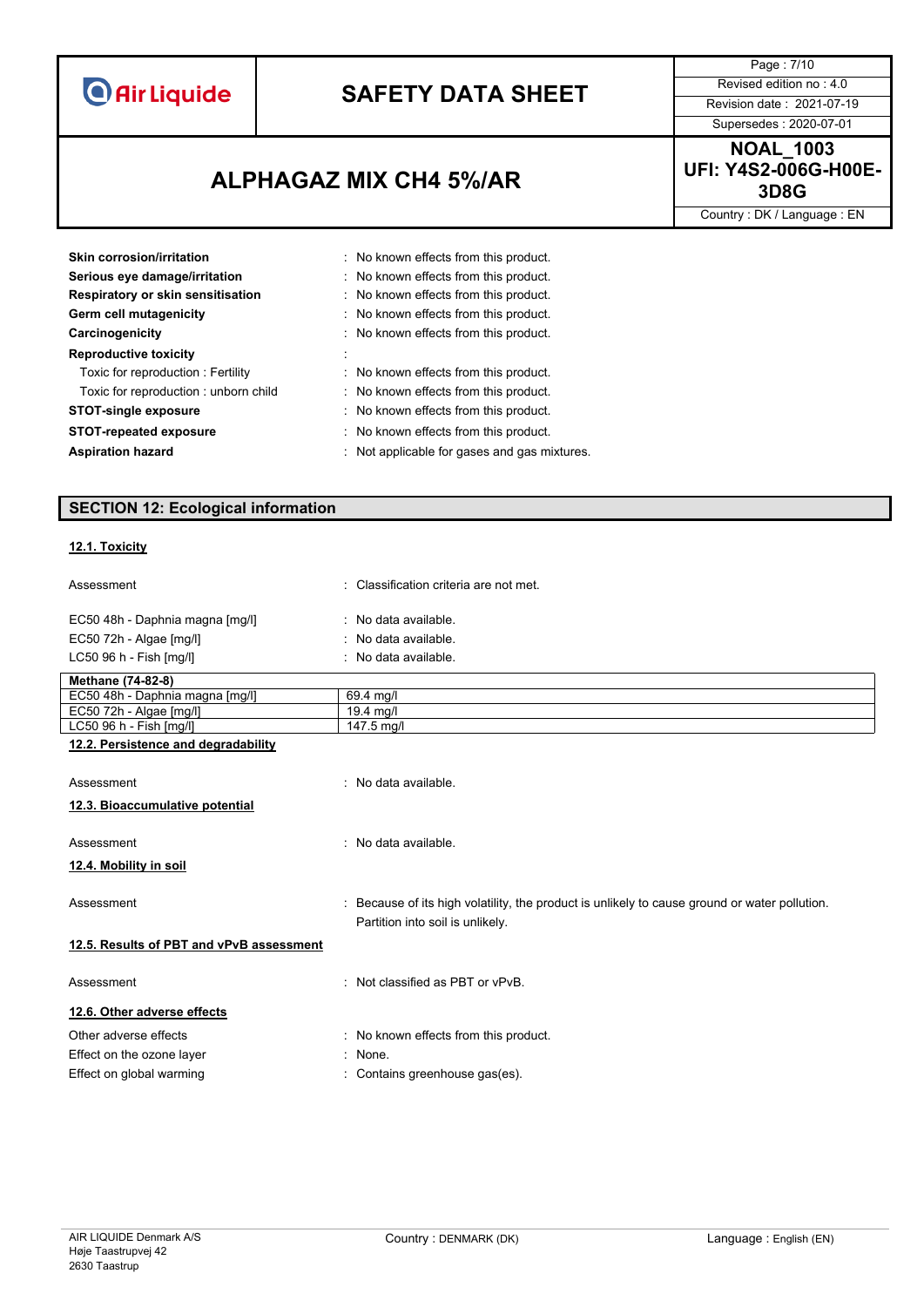## **SAFETY DATA SHEET** Revised edition no : 4.0

Supersedes : 2020-07-01

Page : 8/10

### **3D8G ALPHAGAZ MIX CH4 5%/AR**

**NOAL\_1003 UFI: Y4S2-006G-H00E-**

Country : DK / Language : EN

### **SECTION 13: Disposal considerations**

| 13.1. Waste treatment methods                                                         |                                                                                                                                                                               |
|---------------------------------------------------------------------------------------|-------------------------------------------------------------------------------------------------------------------------------------------------------------------------------|
|                                                                                       | Contact supplier if quidance is required.                                                                                                                                     |
|                                                                                       | Do not discharge into areas where there is a risk of forming an explosive mixture with air.<br>Waste gas should be flared through a suitable burner with flash back arrestor. |
|                                                                                       | Do not discharge into any place where its accumulation could be dangerous.                                                                                                    |
|                                                                                       | Ensure that the emission levels from local regulations or operating permits are not exceeded.                                                                                 |
|                                                                                       | Refer to the EIGA code of practice Doc.30 "Disposal of Gases", downloadable at<br>http://www.eiga.org for more guidance on suitable disposal methods.                         |
|                                                                                       | Return unused product in original container to supplier.                                                                                                                      |
| List of hazardous waste codes (from<br>Commission Decision 2000/532/EC as<br>amended) | $\pm$ 16 05 04 $^*$ . Gases in pressure containers (including halons) containing hazardous substances.                                                                        |
| 13.2. Additional information                                                          |                                                                                                                                                                               |

: External treatment and disposal of waste should comply with applicable local and/or national regulations.

#### **SECTION 14: Transport information**

#### **14.1. UN number**

UN-No. : 1954

**14.2. UN proper shipping name**

**Transport by road/rail (ADR/RID)** : COMPRESSED GAS, FLAMMABLE, N.O.S. (Methane, Argon)

**Transport by air (ICAO-TI / IATA-DGR)** : Compressed gas, flammable, n.o.s. (Methane, Argon)

**Transport by sea (IMDG)** : COMPRESSED GAS, FLAMMABLE, N.O.S. (Methane, Argon)

**14.3. Transport hazard class(es)**

**Transport by road/rail (ADR/RID)**

Labelling

2.1 : Flammable gases.

#### Class : 2 Classification code : 1F Hazard identification number : 23

- -

Tunnel Restriction **in the COLO COLOGY COLOGY COLOGY** : B/D - Tank carriage : Passage forbidden through tunnels of category B, C, D and E. Other carriage : Passage forbidden through tunnels of category D and E

|  |  | Transport by air (ICAO-TI / IATA-DGR) |
|--|--|---------------------------------------|
|  |  |                                       |

### Class / Div. (Sub. risk(s)) : 2.1

| Transport by sea (IMDG)             |                  |  |  |  |
|-------------------------------------|------------------|--|--|--|
| Class / Div. (Sub. risk(s))         | $\therefore$ 2.1 |  |  |  |
| Emergency Schedule (EmS) - Fire     | $\therefore$ F-D |  |  |  |
| Emergency Schedule (EmS) - Spillage | ∴ S-U            |  |  |  |

#### **14.4. Packing group**

| Transport by road/rail (ADR/RID)      | : Not established. |
|---------------------------------------|--------------------|
| Transport by air (ICAO-TI / IATA-DGR) | : Not established. |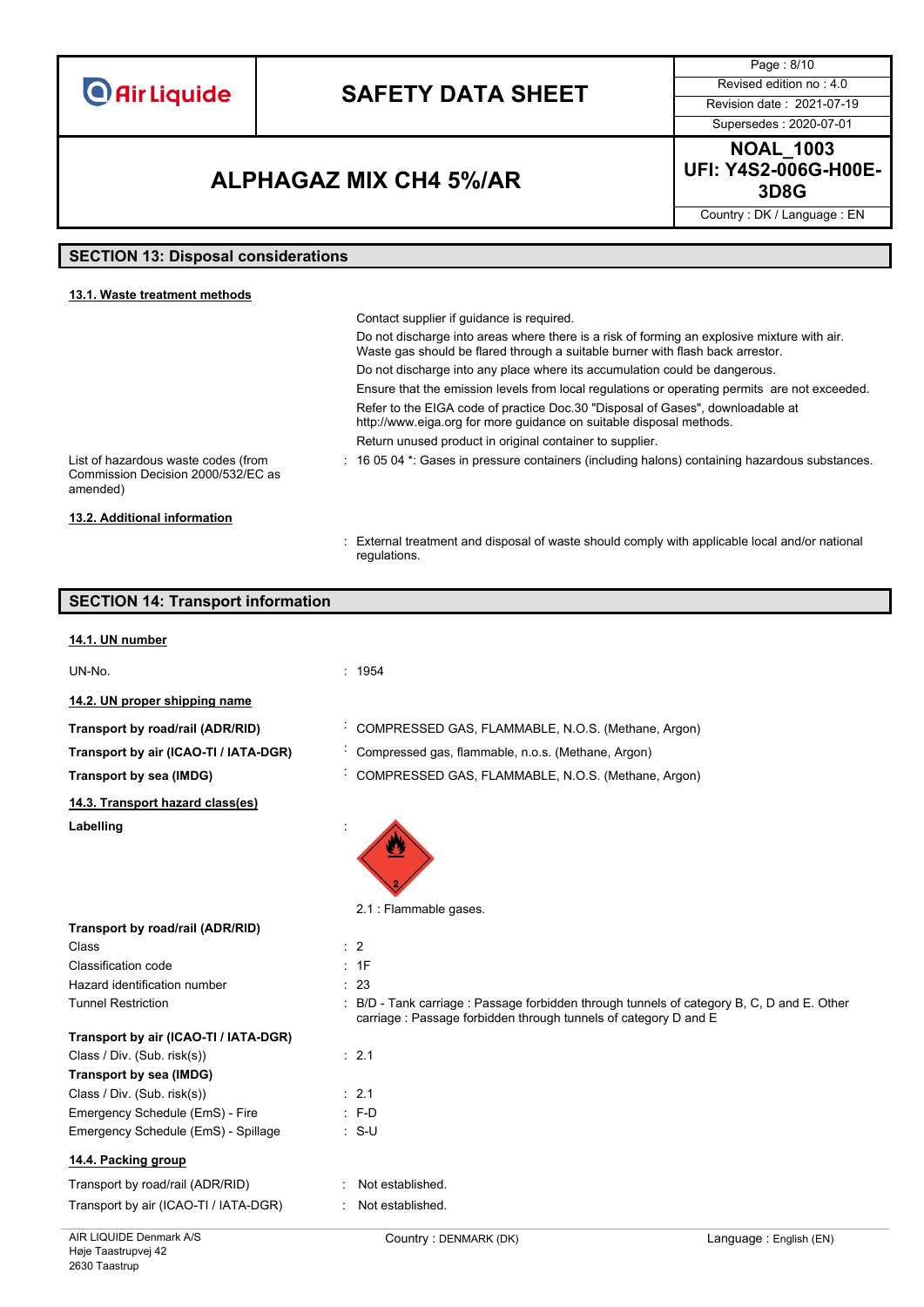# **SAFETY DATA SHEET** Revised edition no : 4.0

### **3D8G ALPHAGAZ MIX CH4 5%/AR**

Page : 9/10 Supersedes : 2020-07-01

**NOAL\_1003 UFI: Y4S2-006G-H00E-**

Country : DK / Language : EN

| Transport by sea (IMDG)                                                  | Not established.                                                                                                                         |  |  |
|--------------------------------------------------------------------------|------------------------------------------------------------------------------------------------------------------------------------------|--|--|
| 14.5. Environmental hazards                                              |                                                                                                                                          |  |  |
| Transport by road/rail (ADR/RID)                                         | None.                                                                                                                                    |  |  |
| Transport by air (ICAO-TI / IATA-DGR)                                    | None.                                                                                                                                    |  |  |
| Transport by sea (IMDG)                                                  | None.<br>$\bullet$ .                                                                                                                     |  |  |
| 14.6. Special precautions for user                                       |                                                                                                                                          |  |  |
| Packing Instruction(s)                                                   |                                                                                                                                          |  |  |
| Transport by road/rail (ADR/RID)                                         | $\therefore$ P200                                                                                                                        |  |  |
| Transport by air (ICAO-TI / IATA-DGR)                                    |                                                                                                                                          |  |  |
| Passenger and Cargo Aircraft                                             | : Forbidden.                                                                                                                             |  |  |
| Cargo Aircraft only                                                      | : 200.                                                                                                                                   |  |  |
| Transport by sea (IMDG)                                                  | : P200                                                                                                                                   |  |  |
| Special transport precautions                                            | : Avoid transport on vehicles where the load space is not separated from the driver's<br>compartment.                                    |  |  |
|                                                                          | Ensure vehicle driver is aware of the potential hazards of the load and knows what to do in the<br>event of an accident or an emergency. |  |  |
|                                                                          | Before transporting product containers:                                                                                                  |  |  |
|                                                                          | - Ensure there is adequate ventilation.                                                                                                  |  |  |
|                                                                          | - Ensure that containers are firmly secured.                                                                                             |  |  |
|                                                                          | - Ensure valve is closed and not leaking.                                                                                                |  |  |
|                                                                          | - Ensure valve outlet cap nut or plug (where provided) is correctly fitted.                                                              |  |  |
|                                                                          | - Ensure valve protection device (where provided) is correctly fitted.                                                                   |  |  |
| 14.7. Transport in bulk according to Annex II of Marpol and the IBC Code |                                                                                                                                          |  |  |

: Not applicable.

### **SECTION 15: Regulatory information**

| <b>EU-Regulations</b>                                                                   |                                                                             |
|-----------------------------------------------------------------------------------------|-----------------------------------------------------------------------------|
| Restrictions on use<br>Seveso Directive: 2012/18/EU (Seveso III)                        | $:$ None.<br>: Covered.                                                     |
| <b>National regulations</b><br>National legislation                                     | : Ensure all national/local regulations are observed.                       |
| <b>Denmark</b><br>Recommendations Danish Regulation<br>15.2. Chemical safety assessment | : Young people below the age of 18 years are not allowed to use the product |
|                                                                                         | : A CSA does not need to be carried out for this product.                   |

| <b>SECTION 16: Other information</b> |  |                                                                                      |  |  |  |
|--------------------------------------|--|--------------------------------------------------------------------------------------|--|--|--|
| Indication of changes                |  | Revised safety data sheet in accordance with commission regulation (EU) No 453/2010. |  |  |  |